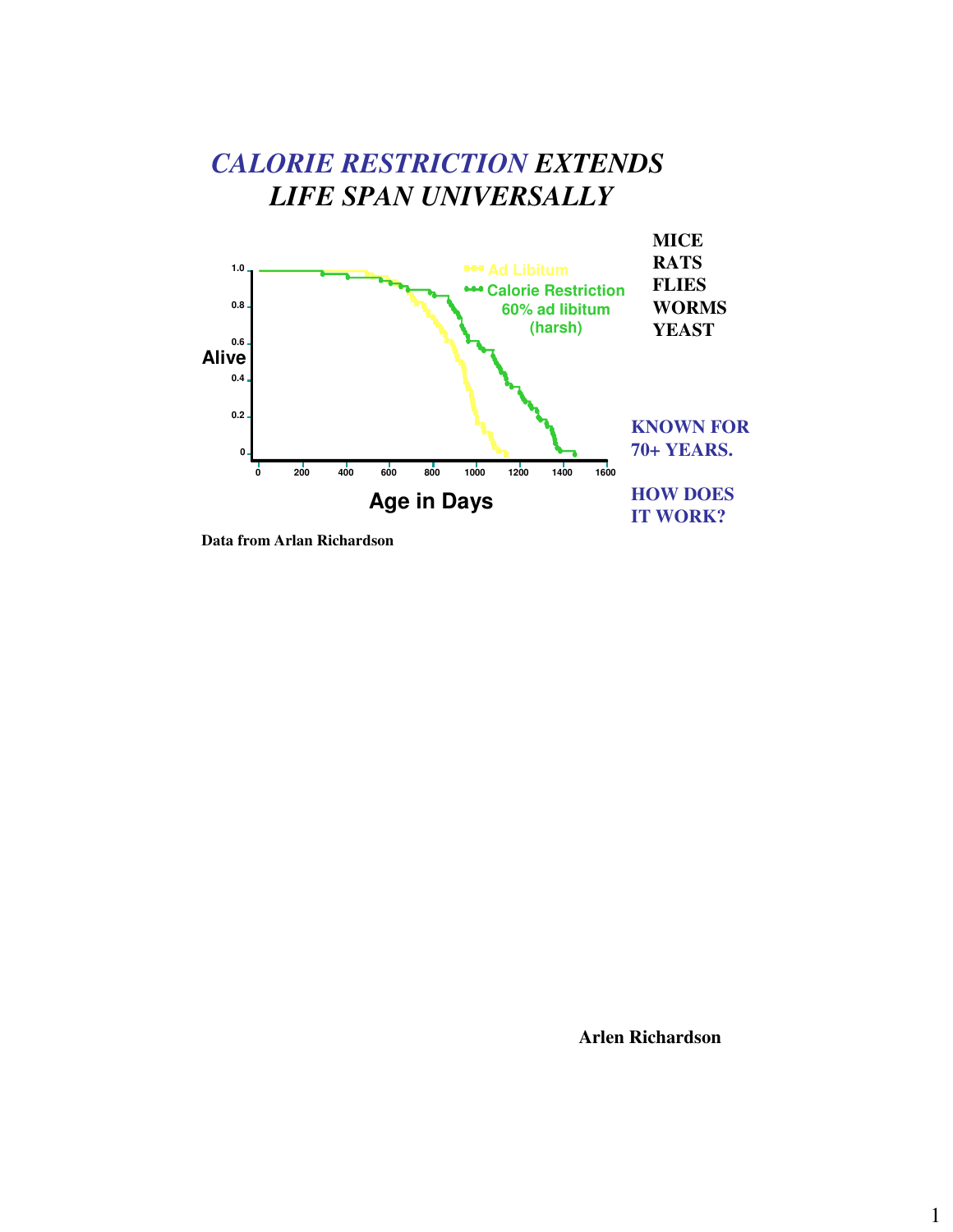QuickTime™ and a Cinepak decompressor are needed to see this picture.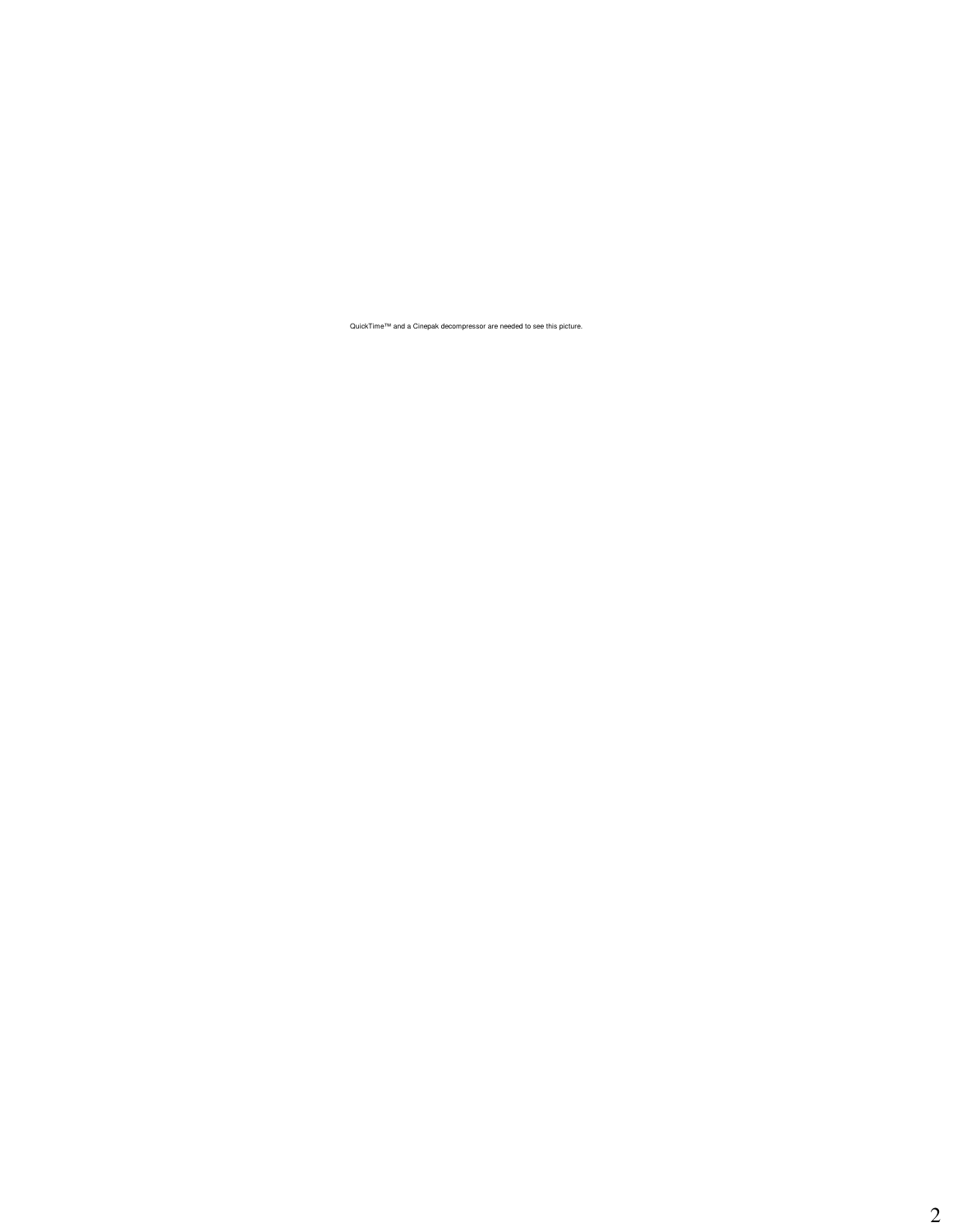*CALORIE RESTRICTION IMPACTS MAJOR DISEASES OF AGING IN RODENT MODELS*

Calorie restriction mitigates diseases - cancer, cardiovascular disease, diabetes, neurodegenerative disease (AD, PD, HD), auto-immune disease ……… and yes, promotes longevity.

New therapeutic strategy.

**Aging in yeast is defined by the number of buds a mother cell produces**



#### **Aging in worms**

**is defined by the number of days the worm lives**

The Company of the Company of the Company of

1

**Pick adult away from progeny**

**Tap every 2-3 days Does it move?**

**REPLICATIVE POST-MITOTIC 959 SOMATIC CELLS**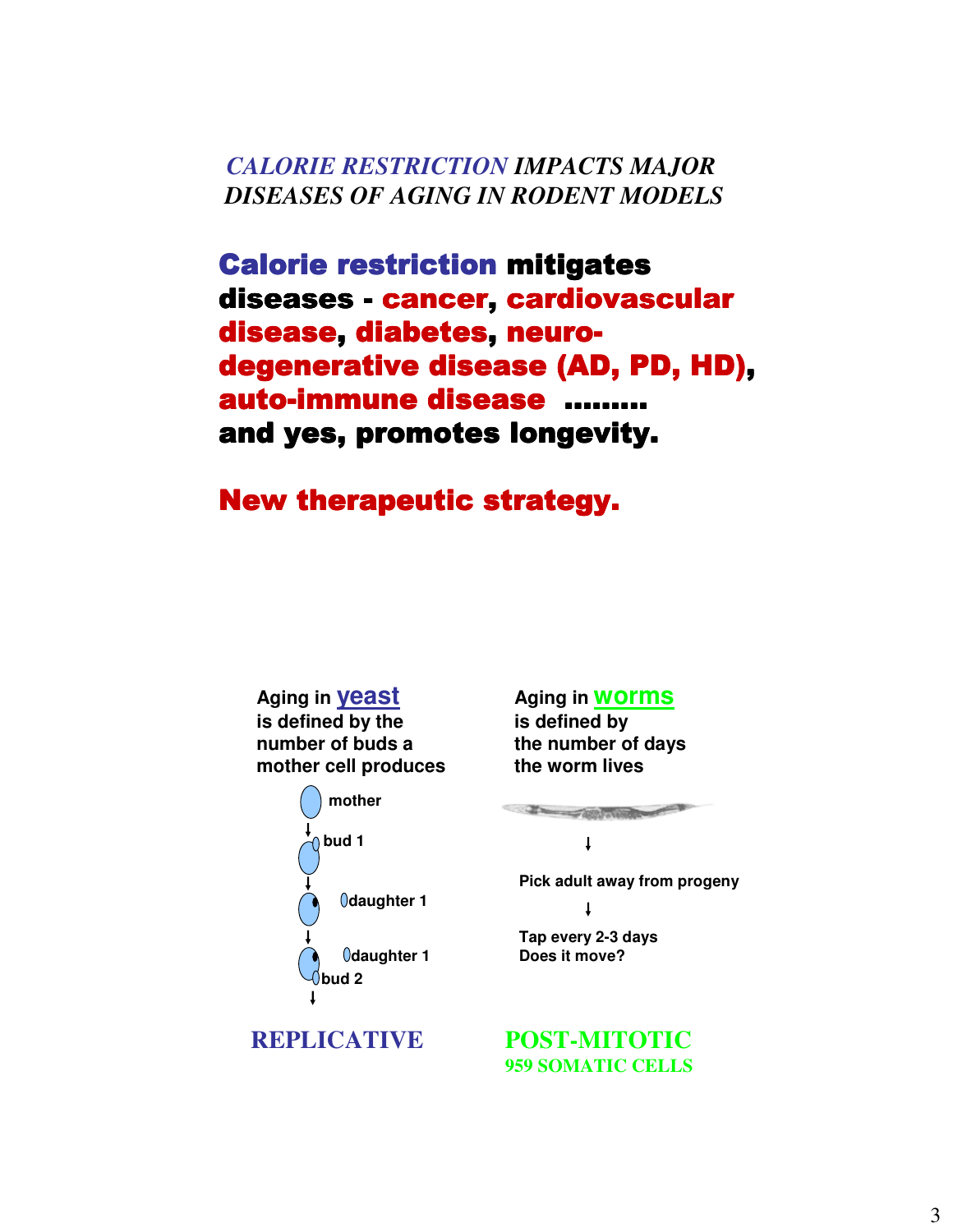

# *SIR2 IS AN ANTI-AGING GENE*

*SIR2 IS PREDICTED TO BE ANTI-AGING IN HUMANS*

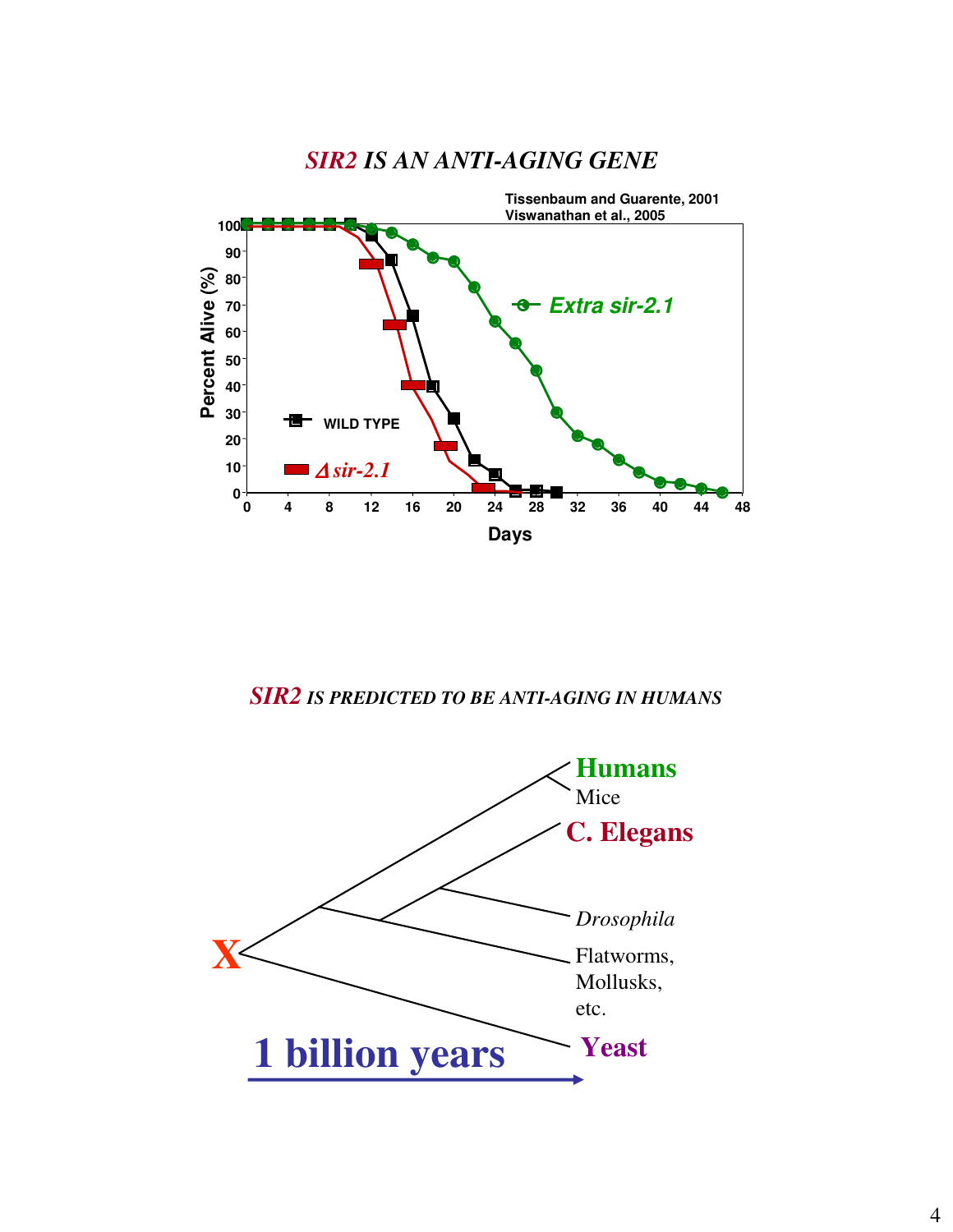### *SIR2 PROTEIN IS A NAD-DEPENDENT DEACETYLASE*



# **SIR2 MAY BE THE REGULATOR THAT DELIVERS THE BENEFITS OF CALORIE RESTRICTION.**

PUBLISHED DATA SUPPORTS THIS CONCLUSION IN YEAST, WORMS AND FRUIT FLIES.

WHAT ABOUT MAMMALS?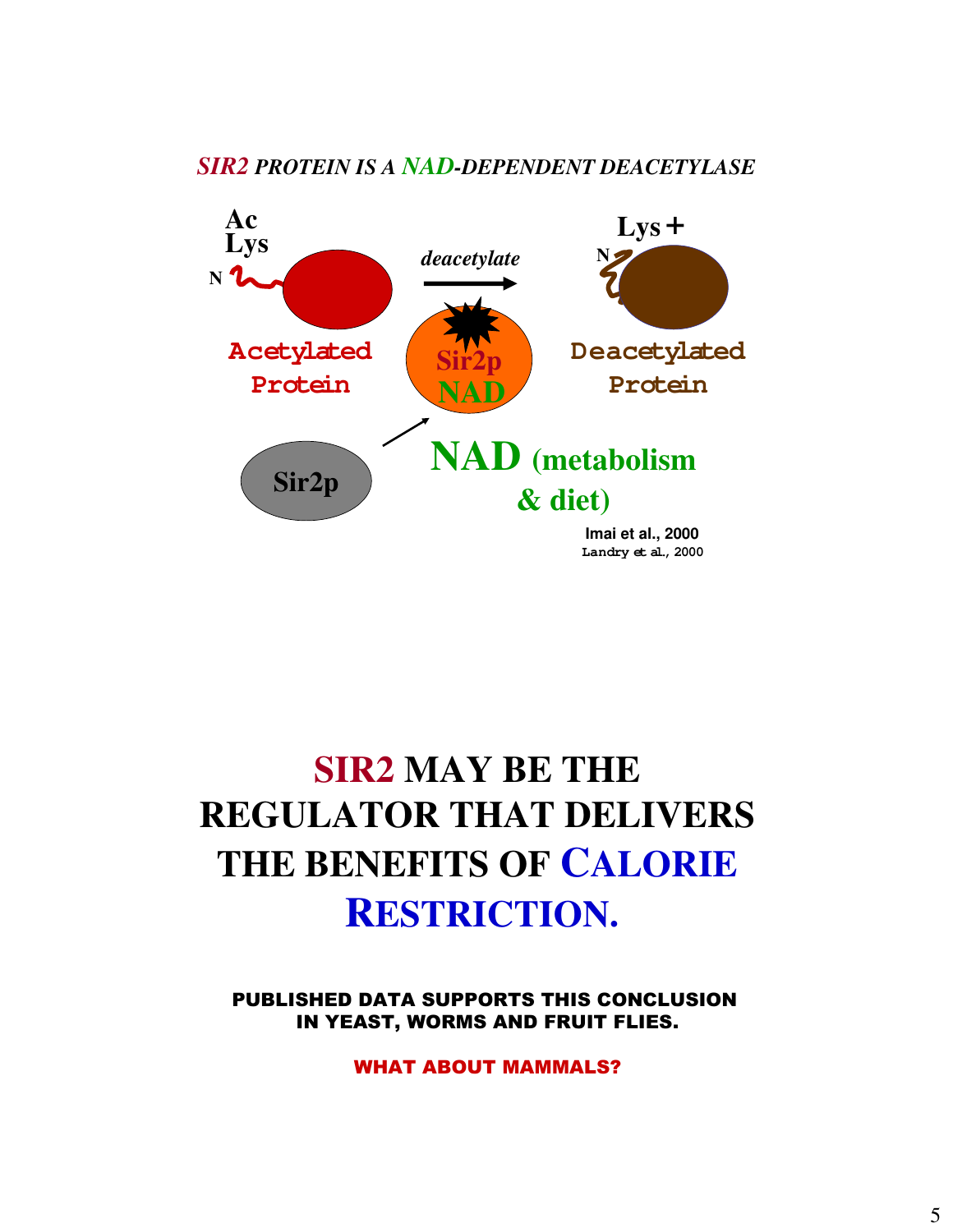### **GENETICALLY ENGINEERED MICE HAVE EXTRA MAMMALIAN SIR2, SIRT1**



Laura Bordone, Ashley Robinson, Ed van Veen, Maria Carla Motta, Hayley Lintz, Stephen Marmor, Jianyuan Luo , **Wei Gu**

*SIRT1 ENGINEERED MICE MIMIC CALORIE RESTRICTION*

**1. SMALLER 2. LOWER BODY FAT 3. LOWER CHOLESTEROL 4. LOWER INSULIN 5. LOWER GLUCOSE 6. HIGHER INSULIN SENSITIVITY 7. HIGHER METABOLIC RATE**

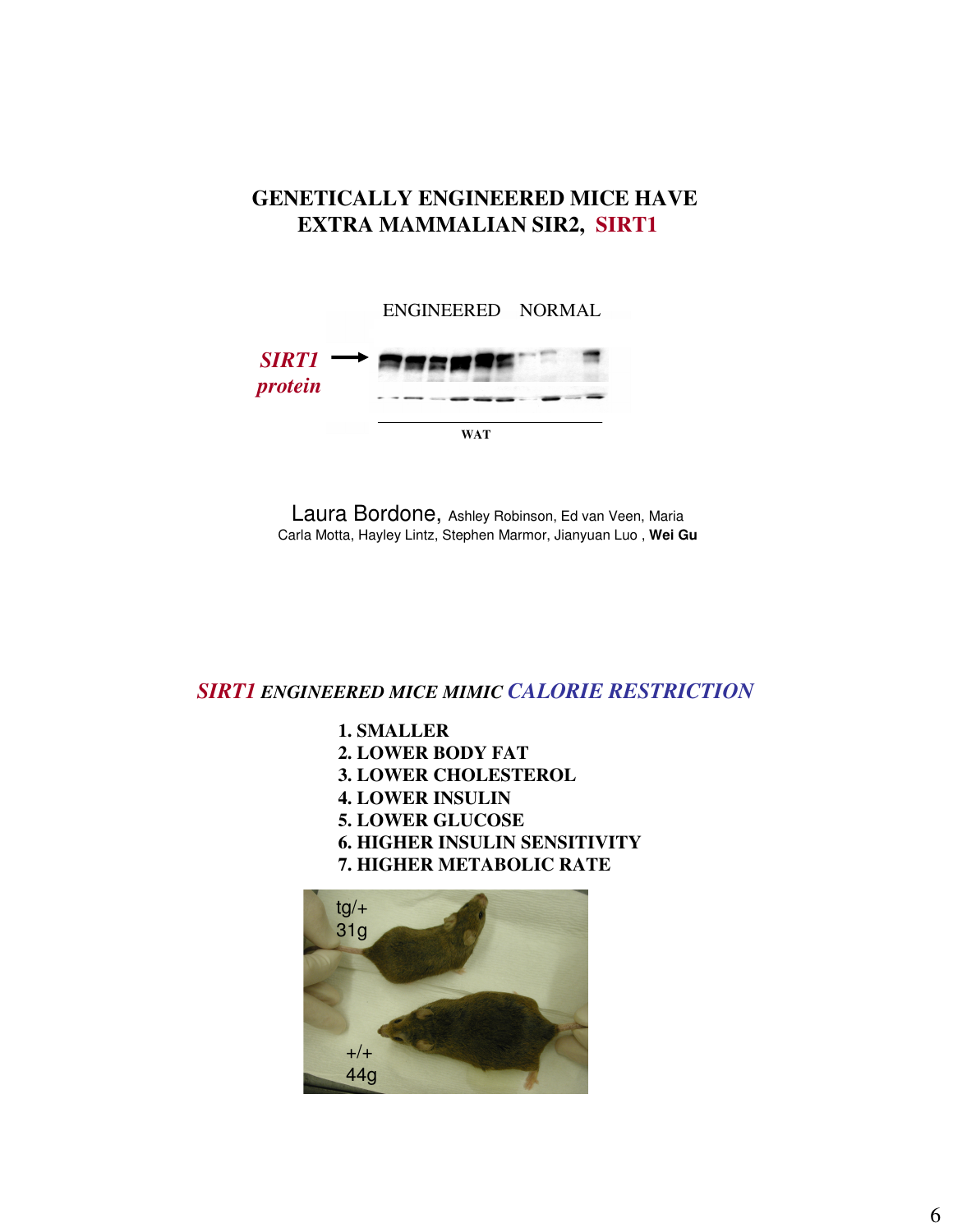# *SCREEN FOR CALORIE RESTRICTION MIMETIC DRUGS*



# CALORIE RESTRICTION MIMETICS

# -- A WHOLE NEW APPROACH TO

# FIGHT DISEASES OF AGING AND

# **EXTEND THE DURATION OF**

# ROBUST HEALTH IN HUMANS.